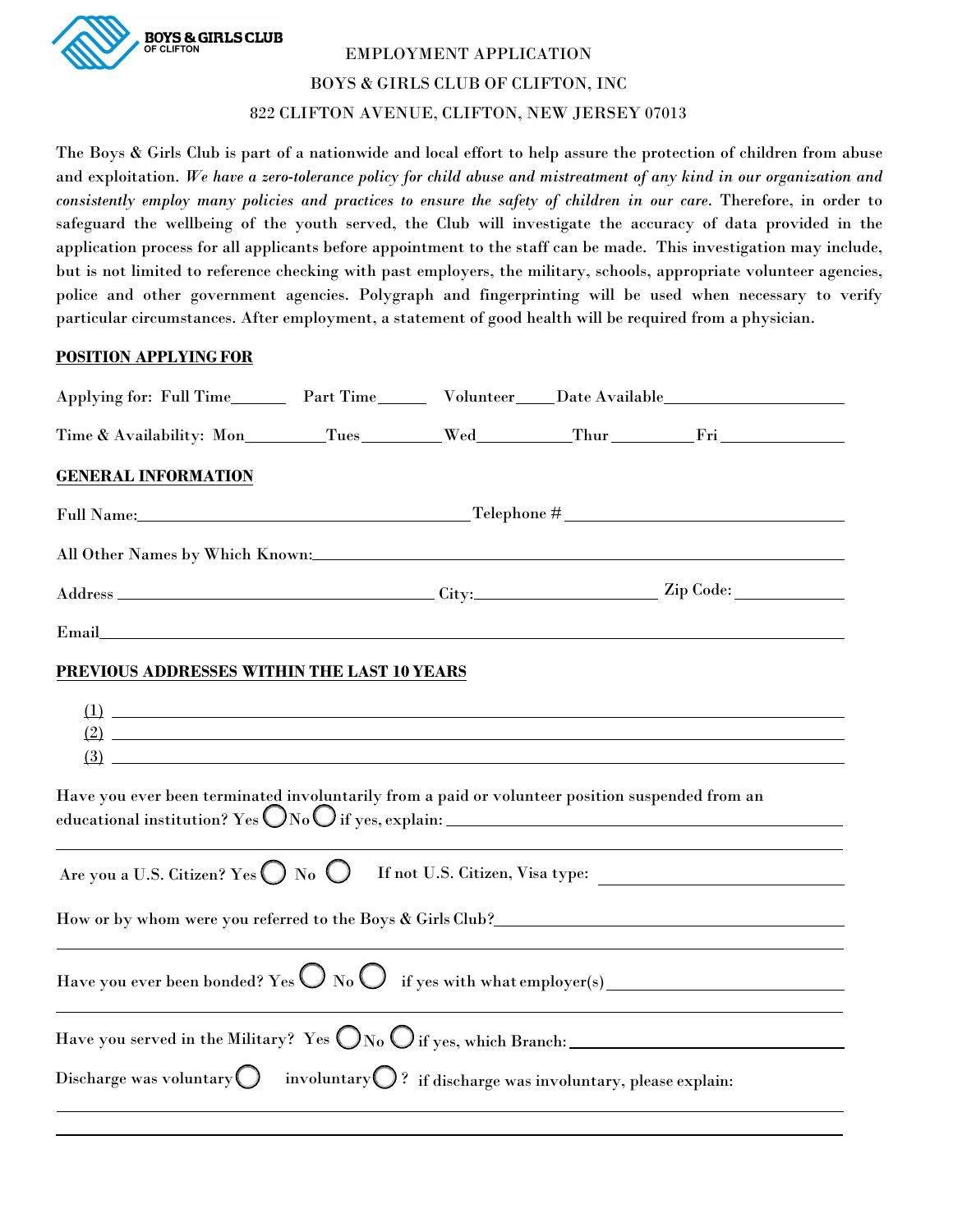## **WORK EXPERIENCE**

| List all employers starting with your present employer. |  |  |                                                                                                                                                                                                                                |  |
|---------------------------------------------------------|--|--|--------------------------------------------------------------------------------------------------------------------------------------------------------------------------------------------------------------------------------|--|
| Company Name: Position: Position:                       |  |  |                                                                                                                                                                                                                                |  |
|                                                         |  |  | Address: City: City: City: State:                                                                                                                                                                                              |  |
|                                                         |  |  | Date Started:_______________Date Ended:_____________Salary: _____________________or Hourly Rate: ________                                                                                                                      |  |
|                                                         |  |  | May We Contact?                                                                                                                                                                                                                |  |
|                                                         |  |  | Describe Duties & Responsibilities: New York Changes and Section 2014                                                                                                                                                          |  |
|                                                         |  |  | Reason for Leaving: with the contract of the contract of the contract of the contract of the contract of the contract of the contract of the contract of the contract of the contract of the contract of the contract of the c |  |
|                                                         |  |  | Company Name: Position: Position:                                                                                                                                                                                              |  |
|                                                         |  |  | Address: City: City: State: State:                                                                                                                                                                                             |  |
|                                                         |  |  | Date Started:_______________Date Ended:_____________Salary:_____________________or Hourly Rate:___________                                                                                                                     |  |
|                                                         |  |  | May We Contact?<br>Supervisors Name: Phone Number: Phone Number: $Y_{\text{res}}$ No $\bigcap_{N \in \mathbb{N}} N_N$                                                                                                          |  |
|                                                         |  |  | Describe Duties & Responsibilities:                                                                                                                                                                                            |  |
|                                                         |  |  | Reason for Leaving: New York Changes and Section 2014 19:00 the Section 2014 19:00 19:00 19:00 19:00 19:00 19:00 19:00 19:00 19:00 19:00 19:00 19:00 19:00 19:00 19:00 19:00 19:00 19:00 19:00 19:00 19:00 19:00 19:00 19:00 1 |  |
|                                                         |  |  | Company Name: Position: Position: Position:                                                                                                                                                                                    |  |
|                                                         |  |  |                                                                                                                                                                                                                                |  |
|                                                         |  |  | Date Started:_______________Date Ended:___________Salary:________________________or Hourly Rate:_________                                                                                                                      |  |
|                                                         |  |  | May We Contact?<br>Supervisors Name: May We Contact?<br>May We Contact?                                                                                                                                                        |  |
| Describe Duties & Responsibilities:                     |  |  |                                                                                                                                                                                                                                |  |
|                                                         |  |  |                                                                                                                                                                                                                                |  |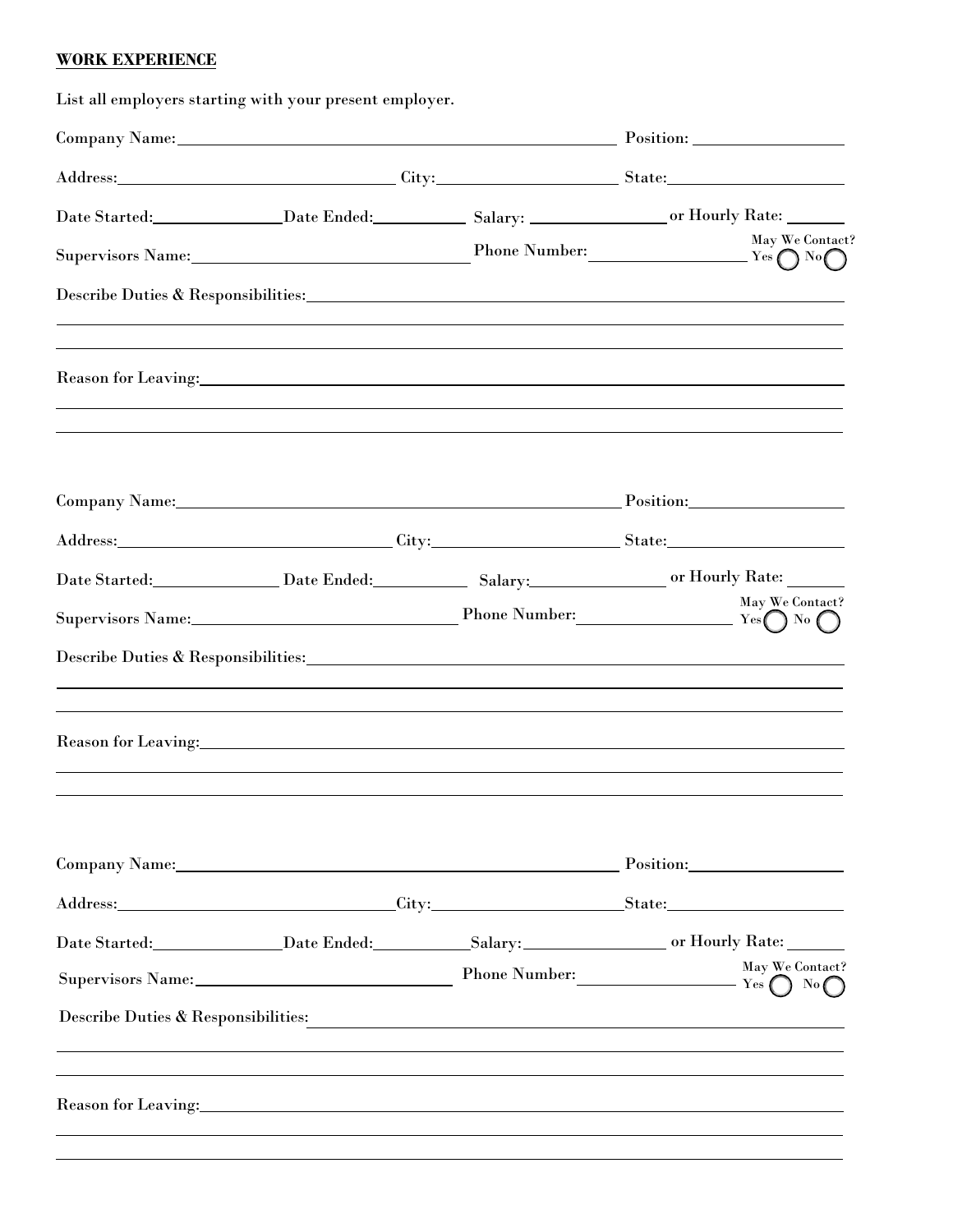|                             | Company Name: Name:<br>Position:                                                                                                                                                                                                                                              |  |                 |  |
|-----------------------------|-------------------------------------------------------------------------------------------------------------------------------------------------------------------------------------------------------------------------------------------------------------------------------|--|-----------------|--|
|                             | Address: City: City: State: State:                                                                                                                                                                                                                                            |  |                 |  |
|                             | Date Started:_______________Date Ended:___________Salary:________________________or Hourly Rate: ________                                                                                                                                                                     |  |                 |  |
|                             | Supervisors Name: Phone Number: Phone Number: $Y_{\text{res}}$ ( ) No                                                                                                                                                                                                         |  | May We Contact? |  |
|                             | ,我们也不会有什么。""我们的人,我们也不会有什么?""我们的人,我们也不会有什么?""我们的人,我们也不会有什么?""我们的人,我们也不会有什么?""我们的人                                                                                                                                                                                              |  |                 |  |
|                             | Reason for Leaving: New York Changes and Section 2014 19:30 and 2014 19:30 and 2014 19:30 and 2014 19:30 and 2014 19:30 and 2014 19:30 and 2014 19:30 and 2014 19:30 and 2014 19:30 and 2014 19:30 and 2014 19:30 and 2014 19:                                                |  |                 |  |
| <b>VOLUNTEER EXPERIENCE</b> | Agency: Telephone: Telephone: Telephone: Telephone: Telephone: Telephone: Telephone: Telephone: Telephone: Telephone: Telephone: Telephone: Telephone: Telephone: Telephone: Telephone: Telephone: Telephone: Telephone: Telep                                                |  |                 |  |
|                             |                                                                                                                                                                                                                                                                               |  |                 |  |
|                             | Address: City: City: City: State: City: State: City: City: City: State: City: City: City: City: City: City: City: City: City: City: City: City: City: City: City: City: City: City: City: City: City: City: City: City: City:<br>Supervisors Name: Phone Number: Yes no No No |  | May We Contact? |  |
|                             |                                                                                                                                                                                                                                                                               |  |                 |  |
|                             | ,我们也不会有什么。""我们的人,我们也不会有什么?""我们的人,我们也不会有什么?""我们的人,我们也不会有什么?""我们的人,我们也不会有什么?""我们的人                                                                                                                                                                                              |  |                 |  |
|                             |                                                                                                                                                                                                                                                                               |  |                 |  |
|                             |                                                                                                                                                                                                                                                                               |  |                 |  |

# **VOLUNTEER EXPERIENCE**

| Address: No. 1998. The Manual Science of the Manual Science of the Manual Science of the Manual Science of the Manual Science of the Manual Science of the Manual Science of the Manual Science of the Manual Science of the M | $\frac{City:$        | State:                              |
|--------------------------------------------------------------------------------------------------------------------------------------------------------------------------------------------------------------------------------|----------------------|-------------------------------------|
| Supervisors Name:                                                                                                                                                                                                              | <b>Phone Number:</b> | May We Contact?<br>Yes $\bigcap$ No |
| Describe Duties & Responsibilities: New York Contract to the United States of the United States of the United States of the United States of the United States of the United States of the United States of the United States  |                      |                                     |
|                                                                                                                                                                                                                                |                      |                                     |